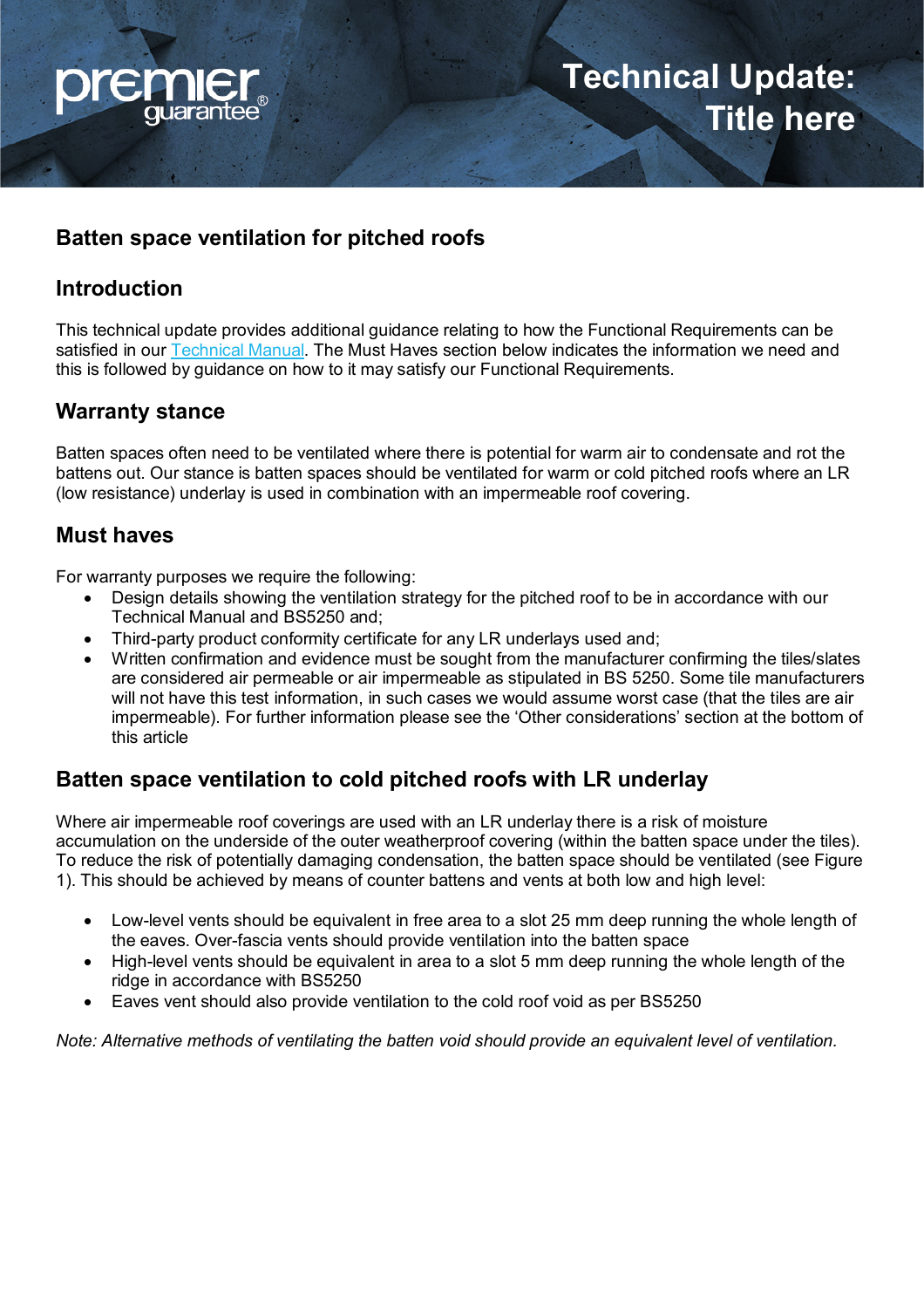

# **Technical Update: Title here**



Warm pitched roofs with LR underlay, an air and vapour control layer (AVCL) should be provided at ceiling line. Where an external covering (such as fibre cement slates) is air impermeable there is also a risk of interstitial condensation forming on the underside of the underlay and the external covering, to avoid that risk the batten space should be ventilated as described above.



*Figure 2*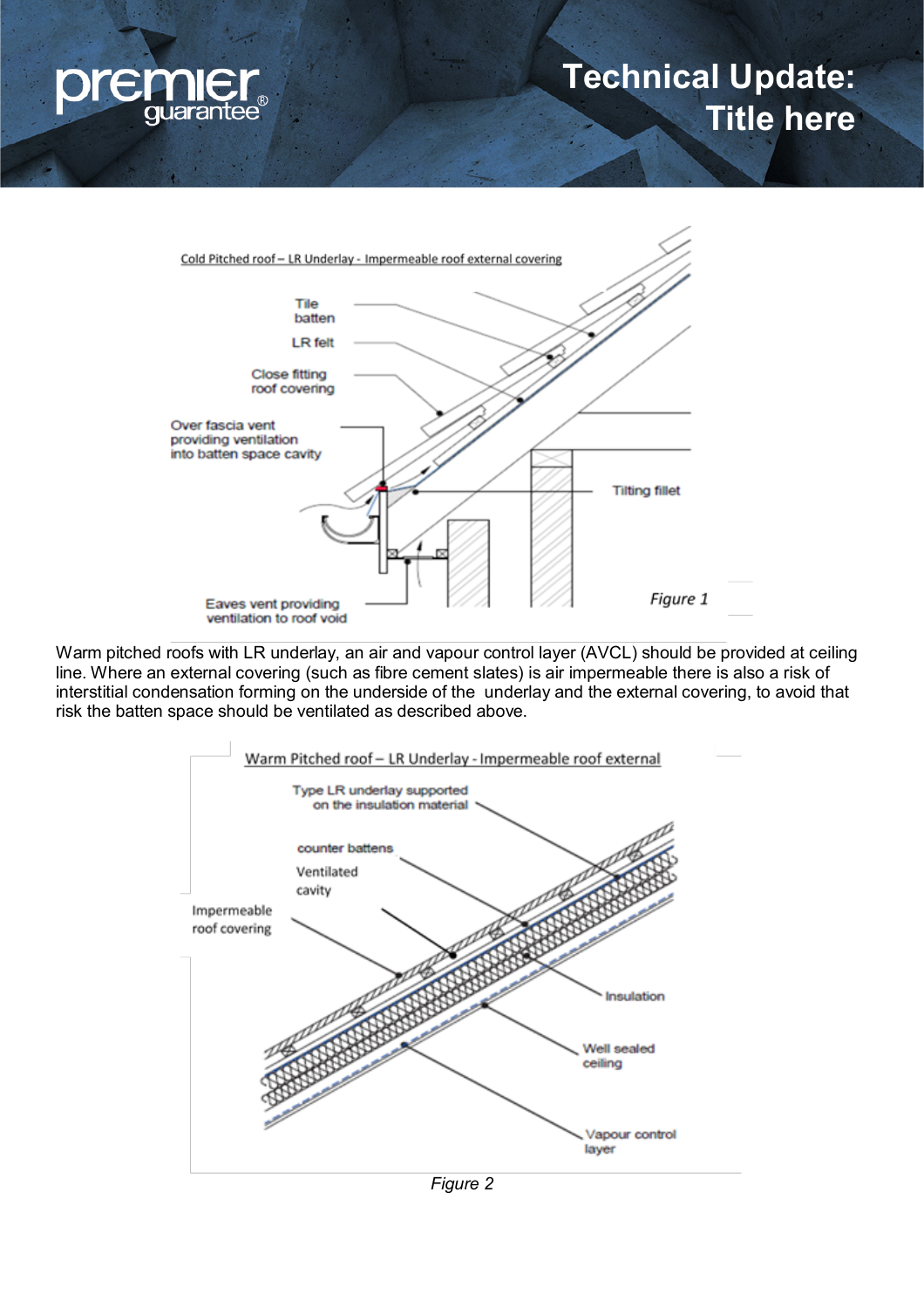

### **Batten space ventilation to cold pitched roofs with High Resistance (HR) underlay**

A HR underlay provides high vapour resistance on the cold side of the thermal insulation, preventing the diffusion of water vapour from the loft in to the batten space; it is therefore essential that the loft space be ventilated in accordance with BS5250 and [Section 11 of our Technical Manual.](https://www.premierguarantee.com/technical-standards/)

## **Batten space ventilation to warm pitched roofs (insulation along the rafter pitch) with HR underlay**

In warm roofs (with insulation along the rafter pitch) with an HR underlay, whatever form of external covering or ceiling is provided, there is a risk of interstitial condensation forming on the underside of the HR underlay. To avoid that risk, an AVCL should be provided on the warm side of the insulation, and ventilated voids should be formed between the underside of the underlay and the insulation.

### **Other considerations**

#### Determining if the underlay is HR or LR

It is very difficult to determine a HR or LR underlay by sight alone and the manufacturer's third party accreditation should be referred too.

#### Determining if the roof covering is air impermeable

As can be seen throughout this article, an important factor when determining if the batten space needs ventilation is if the roof covering you've chosen is air impermeable. For discontinuous roof coverings (tiles, slates etc) written confirmation and evidence must be sought from the manufacturer confirming the tiles/slates are considered air permeable or air impermeable as stipulated in BS 5250:

*'The air permeability of an outer weatherproof covering comprising discontinuous units may be determined by testing in accordance with BS 5534:2014+A2:2018, Annex L, using equipment capable of measuring pressure differences of 10 Pa.'* 

Some tile manufacturers will not have this test information, in such cases we would assume worst case (that the tiles are air impermeable).

#### Batten space ventilation for decorative cladding

This article has dealt with batten space ventilation for pitched roofs, however there should be consideration for providing a drained and vented cavity for decorative cladding on the external face of a masonry substrate. One way of achieving this is with the use of counter battens and a fly mesh at low and high level (to prevent insects getting inside the batten space).